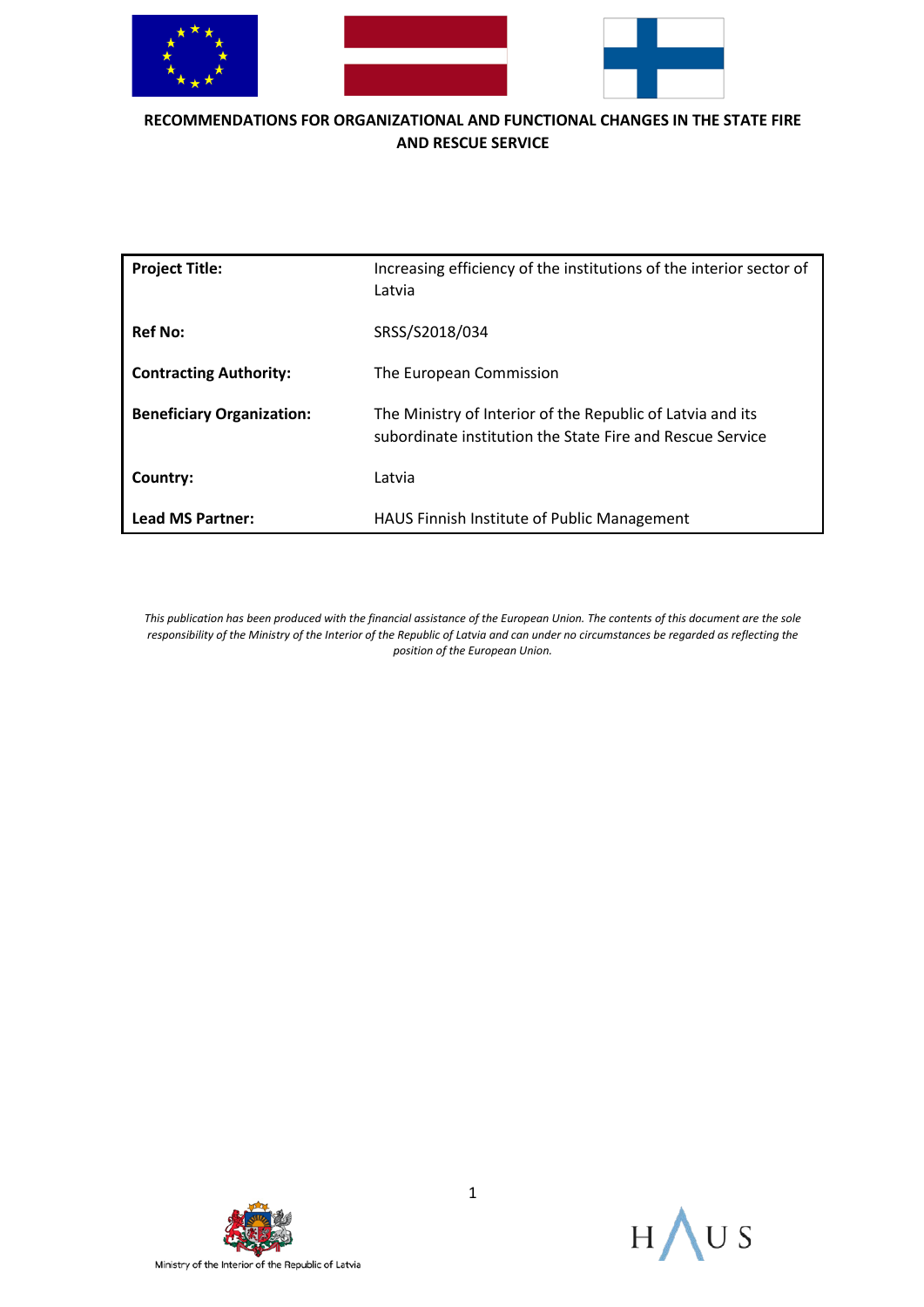#### **TABLE OF CONTENT**

| $\mathbf{1}$            |     |       |                                                                            |  |  |  |  |  |
|-------------------------|-----|-------|----------------------------------------------------------------------------|--|--|--|--|--|
|                         | 1.1 |       |                                                                            |  |  |  |  |  |
|                         | 1.2 |       |                                                                            |  |  |  |  |  |
|                         | 1.3 |       |                                                                            |  |  |  |  |  |
|                         |     |       |                                                                            |  |  |  |  |  |
|                         | 2.1 |       | Organization and management system of the State Fire and Rescue Service 5  |  |  |  |  |  |
|                         | 2.2 |       |                                                                            |  |  |  |  |  |
|                         | 2.3 |       |                                                                            |  |  |  |  |  |
|                         |     | 2.3.1 |                                                                            |  |  |  |  |  |
|                         |     | 2.3.2 |                                                                            |  |  |  |  |  |
|                         |     | 2.3.3 |                                                                            |  |  |  |  |  |
|                         |     | 2.3.4 |                                                                            |  |  |  |  |  |
|                         | 2.4 |       | Budget and Funding of State Fire and Rescue Service of Latvia  10          |  |  |  |  |  |
|                         | 2.5 |       |                                                                            |  |  |  |  |  |
| $\overline{\mathbf{3}}$ |     |       |                                                                            |  |  |  |  |  |
|                         | 3.1 |       | 2010 Service-based management was implemented and measurement system was   |  |  |  |  |  |
|                         |     |       |                                                                            |  |  |  |  |  |
|                         | 3.2 |       |                                                                            |  |  |  |  |  |
|                         | 3.3 |       |                                                                            |  |  |  |  |  |
|                         | 3.4 |       |                                                                            |  |  |  |  |  |
|                         | 3.5 |       | 2017 Analysed options to ensure the sustainability of the Rescue Board  15 |  |  |  |  |  |
|                         | 3.6 |       |                                                                            |  |  |  |  |  |
|                         |     |       |                                                                            |  |  |  |  |  |
|                         | 4.1 |       |                                                                            |  |  |  |  |  |
|                         | 4.2 |       |                                                                            |  |  |  |  |  |
| 5.                      |     |       |                                                                            |  |  |  |  |  |
| 6                       |     |       |                                                                            |  |  |  |  |  |
|                         |     |       |                                                                            |  |  |  |  |  |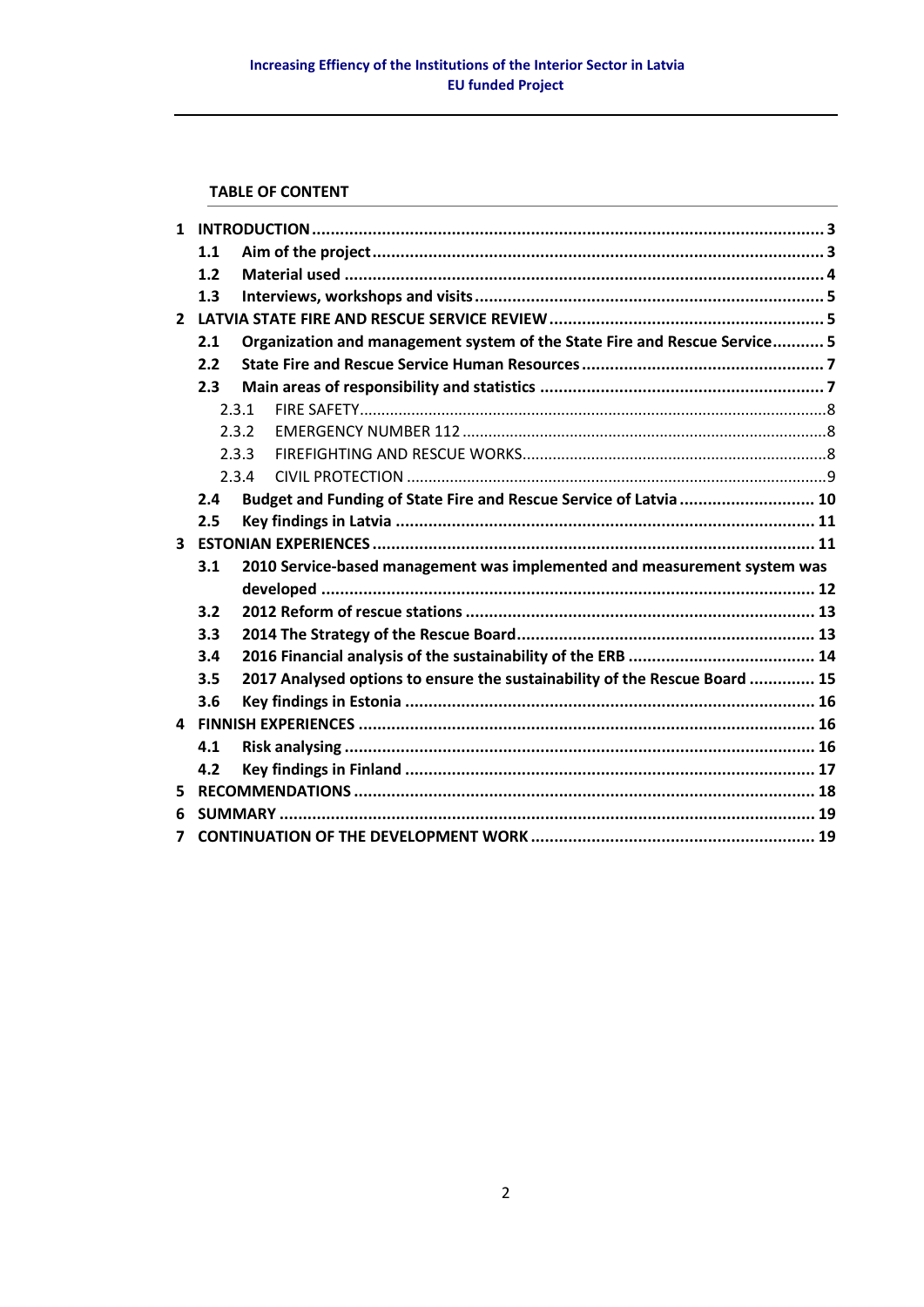# <span id="page-2-0"></span>1 INTRODUCTION

The mission of the Structural Reform Support Service (SRSS) of the European Commission is to provide support for the preparation and implementation of growth-enhancing administrative and structural reforms by mobilizing EU funds and technical expertise. Latvia has requested support from the European Commission under Regulation (EU) 2017/825 on the establishment of the Structural Reform Support Programme ("SRSP Regulation"). The request has been analyzed by the Commission in accordance with the criteria and principles referred to in Article 7(2) of the SRSP Regulation, following which the European Commission has agreed to provide technical support to Latvia in the area of public administration.

The interior sector accounts for the largest share of the state budget of Latvia. There are approximately 60,000 employees registered on the public sector payroll of Latvia, from which around 25% work within the interior system. The Ministry of the Interior of the Republic of Latvia (Ministry of Interior) is the responsible authority of interior sector in charge of fight against crime, protection of public order and security, protection of individual rights and lawful interests, state border security, fire security, rescue, migration, registration of population.

## <span id="page-2-1"></span>1.1 AIM OF THE PROJECT

Aim of the project is to increase the efficiency of the institutions of the interior sector, more specifically the State Police, the Fire and Rescue Service and the Office of Citizenship and Migration Affairs. These are fields, in which the Latvian authorities have identified substantial needs for improvement.

Efficient, effective, transparent, accountable and citizen-oriented institutions are an essential part of growth-oriented countries. In 2016, the government of Latvia presented to the public an ambitious reform plan for a leaner and more professional public sector, aiming at improving efficiency through reductions in staff and centralization of support functions, strengthening performance based payment and increasing transparency. According to the Public Administration Reform Plan 2020, structural reforms of the state institutions are needed in order to optimize their organizational structures, functions and human resource and this is crucial for moving successfully towards more efficient, effective and development-oriented public sector of Latvia.

Latvian government has set certain internal deadlines, which it is committed to abide to. The most important target date for the Ministry of Interior is October 1, 2018. One month after this deadline, the Ministry will have to submit to the Cabinet of Ministers a plan for structural reforms regarding State Police and SFRS.

In order to comply with the Public Administration Reform Plan 2020, the Ministry of Interior has defined assistance on the following matters:

1. Recommendations for organizational and functional changes in the State Police, including designing new organizational structure and recommending the required number of employees.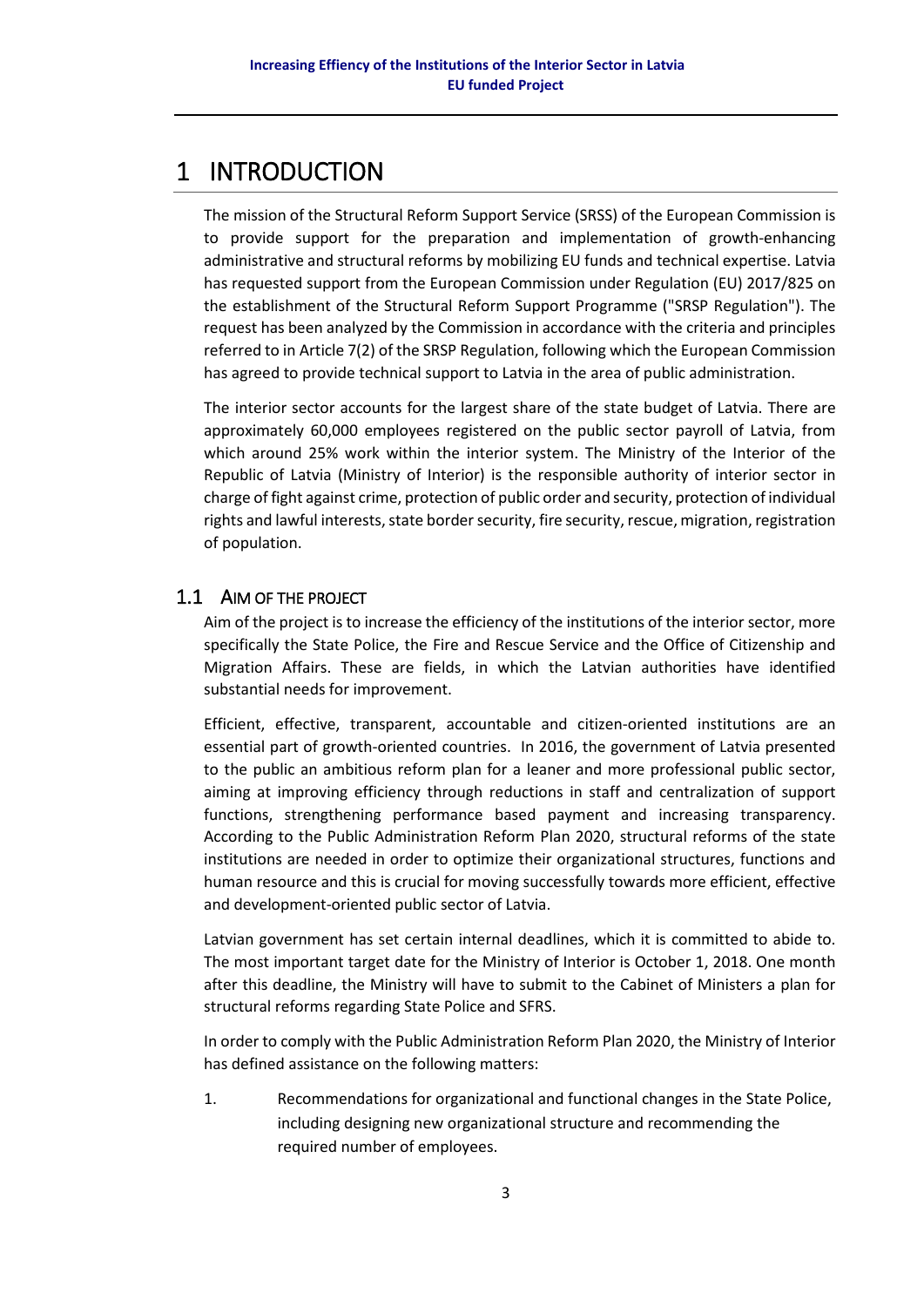- 2. Recommendations for introducing efficient performance measurement system at the State Police.
- 3. Recommendations for organizational and functional changes in the State Fire and Rescue Service, including recommending and justifying the required number of employees.
- 4. Recommendations for introducing efficient performance measurement system at the State Fire and Rescue Service.
- 5. Recommendations for effective implementation of user workload accounts in information systems supporting business processes at the Office of Citizenship and Migration Affairs.

Aim of the Mid-Term-Report is present recommendations on the necessary changes to improve effectiveness, efficiency and sustainability of State Fire and Rescue services.

### <span id="page-3-0"></span>1.2 MATERIAL USED

Next materials has been send by SFRS and Ministry of Interior and given overall situation about legislation, rules, regulations and strategies, which is steering SFRS work.

Directive legislation

- Fire Safety and Fire-fighting Law (01.1.2003/19.02.2010)
- Civil Protection and Disaster Management Law (01.10.2016)
- Fire Safety Regulations (19.04.2016)
- By-Law of the State Fire and Rescue Service (27.04.2010)

#### Related legislation

- National Security Law
- Law on Emergency Situation and State of Exception
- Law on State Material Reserves

Rules, Regulations and strategies

- National civil protection plan
- Operational strategy of the State Fire and Rescue Service 2017.— 2019
- Operational strategy of the Ministry of the Interior 2017— 2019
- Procedures by which the State Fire and Rescue Service Performs and Manages the Fire-fighting and Rescue Operations (Cabinet Regulation No. 297, 17.05.2016)

Also information is gathered by various documents provided by SFRS and Ministry of Interior Latvia

- SFRS depots and posts, personnel and equipment's
- SFRS Personnel HQ, College and Museum
- Provision of information: To 21.02.2018Nr.142.9/6-39-12/18 issue of national fire protection, firefighting, rescue and civil protection.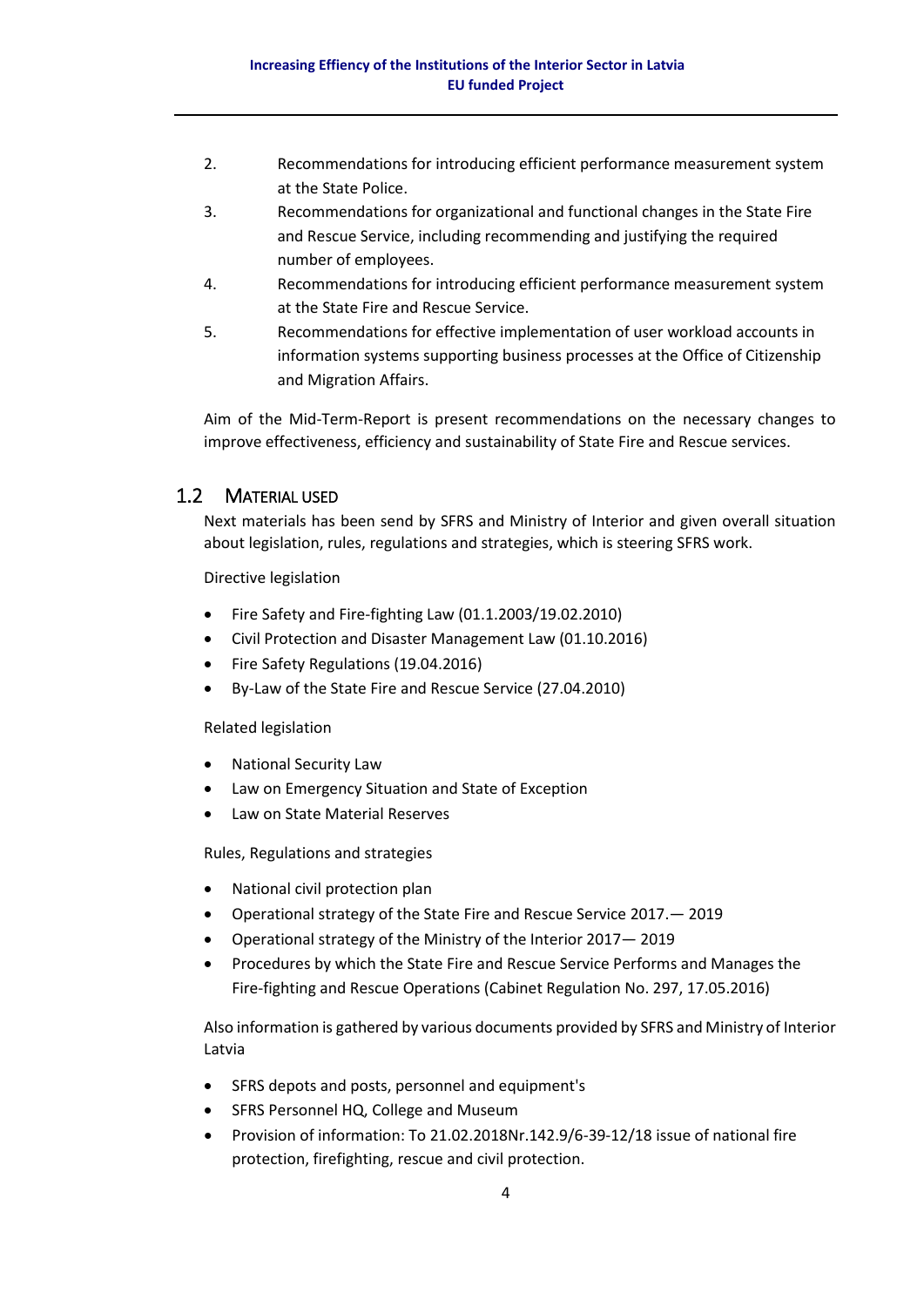- Information Report of the situation in the case of fire fighting and rescue services with fire and rescue vehicles
- State Audit Office report as of March 16, 2016 Are the Fire Safety Measures Implemented in the State Sufficient
- Presentations from Kickoff-meeting August

#### <span id="page-4-0"></span>1.3 INTERVIEWS, WORKSHOPS AND VISITS

Fact-finding mission to Riga 2.-3. August 2018 by Mr. Jouni Pousi and Ms. Häli Allas.

Ministry of the Interior

- o Public Administration Reform Plan 2020
- o Structural Reform Support Programme, project 18LV12 outputs, deadlines
- State Fire and Rescue Services SFRS
	- o Existing organization & management system of SFRS
	- o Board of Control and Operations (firefighting, rescue works, 112 service**)**
	- o Board of Civil Protection
	- o Board of Planning Finance (budget and funding)
	- o Board of Human Resources (personnel, education)
	- o Board of Fire Safety and Supervision (fire safety, supervision)
	- o Planning and Coordination Division (structural reforms, optimization measures)

Workshop in Helsinki 18.-19. September 2018

- o Risk analyze and service demand in Finland
- o Estonian experience, Reform 2012, Strategy 2015, Sustainability analyses 2017
- o Estonian experience, service based management, measurement system, customer feedback system.

This report has been prepared by Mr. Jouni Pousi, Mrs. Häli Allas, Mr. Tauno Suurkivi and Mr. Tarvi Ojala.

## <span id="page-4-1"></span>2 LATVIA STATE FIRE AND RESCUE SERVICE REVIEW

### <span id="page-4-2"></span>2.1 ORGANIZATION AND MANAGEMENT SYSTEM OF THE STATE FIRE AND RESCUE SERVICE

SFRS has 5 regional administrations and approximately 3136 employees. It carries out civil protection, fire safety, fire-fighting and rescue tasks.

Additionally SFRS is delegated to act as, and is the coordinating institution for Crises management council instead of Ministry of Interior.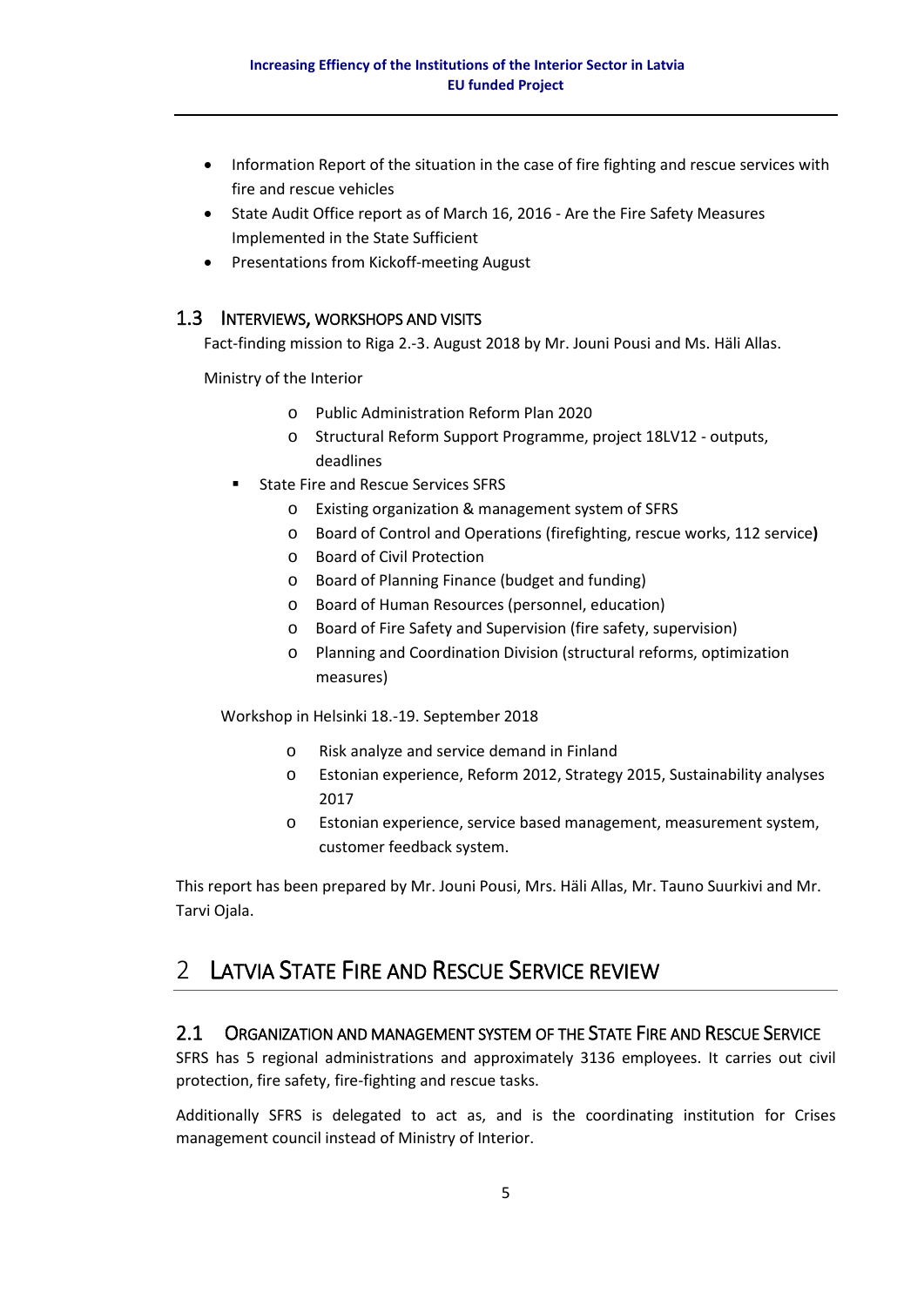It co-ordinates the activities of fire safety, civil protection, fire-fighting and rescue issues and also drafts internal and external legal acts in all these areas.

SFRS also coordinates activities of voluntary fire-fighter organisations, which are established by institutions, organisations, commercial companies and local governments.



#### Statistics

|                        | 2008.             | 2009. | 2010. | 2011. | 2012. | 2013. | 2014. | 2015. | 2016. | 2017. |
|------------------------|-------------------|-------|-------|-------|-------|-------|-------|-------|-------|-------|
|                        | <b>Ugunsgrēki</b> |       |       |       |       |       |       |       |       |       |
| Latvijā                | 8967              | 8997  | 8087  | 8812  | 8536  | 9821  | 12175 | 10311 | 9288  | 8714  |
| Rīgā                   | 2940              | 2686  | 2291  | 2702  | 2607  | 2819  | 3004  | 2656  | 2299  | 2261  |
| Bojā gājušie           | 163               | 145   | 148   | 122   | 99    | 104   | 94    | 88    | 95    | 79    |
| Cietušie               | 245               | 194   | 242   | 252   | 283   | 252   | 283   | 304   | 302   | 381   |
| Izglābtie              | 148               | 154   | 163   | 120   | 211   | 277   | 209   | 218   | 291   | 382   |
| t.sk. kūlas ugunsgrēki | 1092              | 2054  | 1663  | 1712  | 1764  | 2316  | 4044  | 2710  | 2650  | 2253  |
|                        | Glābšanas darbi   |       |       |       |       |       |       |       |       |       |
| Latvijā                | 4038              | 2640  | 3431  | 4517  | 4835  | 6173  | 6182  | 6138  | 6744  | 7287  |
| Rīgā                   | 1648              | 1225  | 1457  | 1903  | 2062  | 2600  | 2441  | 2356  | 2639  | 2689  |
| Izglābtie              | 255               | 241   | 270   | 273   | 331   | 441   | 386   | 431   | 457   | 518   |
| <b>Maldinājumi</b>     |                   |       |       |       |       |       |       |       |       |       |
| Latvijā                |                   | 1975  | 1863  | 2125  | 1981  | 2068  | 2633  | 2169  | 2258  | 2214  |
| Rīgā                   |                   | 871   | 898   | 969   | 916   | 944   | 1082  | 944   | 1072  | 1046  |
| Meža ugunsgrēki        |                   |       |       |       |       |       |       |       |       |       |
| Latvijā                |                   | 320   | 88    | 133   | 57    | 143   | 363   | 274   | 314   | 169   |
| Rīgā                   |                   |       |       |       |       |       |       |       | 80    | 39    |

**Table 1. SFRS Statistics 2008-2017**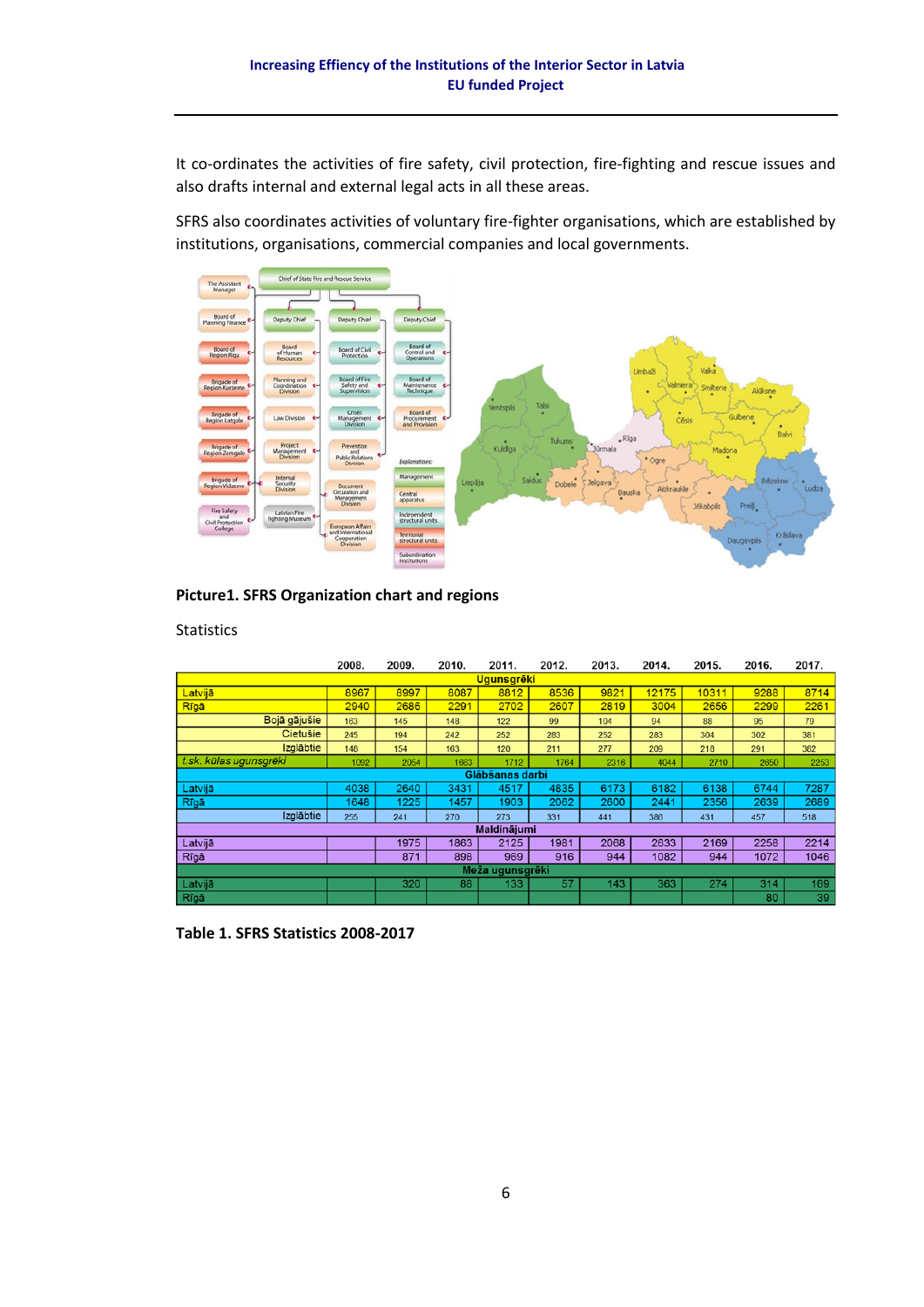## <span id="page-6-0"></span>2.2 STATE FIRE AND RESCUE SERVICE HUMAN RESOURCES

Developing off positions 2007 was 3496 persons working in SFRS and 2017 are 3136 persons working in SFRS. Personnel have decreased 360 persons in 10 years' time.



#### **Table 2. SFRS Personnel**

## <span id="page-6-1"></span>2.3 MAIN AREAS OF RESPONSIBILITY AND STATISTICS

The SFRS has four areas of responsibility, each of them having certain targets. Failing to achieve these targets has direct or indirect effect on main goals of the SFRS – reduce the number of fatalities in fires.

| Area of responsibility        | Targets (not exhaustive)                                           |
|-------------------------------|--------------------------------------------------------------------|
|                               | To reduce amount of fires                                          |
| <b>Fire Safety</b>            | Increase amount of population reached by prevention activities     |
|                               | Increase amount of inspected buildings                             |
|                               | Decrease time needed from processing the call to dispatching first |
| Single emergency number 112   | reresponse unit                                                    |
|                               | Provide service to every person                                    |
| Firefighting and rescue works | Decrease response time                                             |
|                               | Ensure lifesaving capacity in every station/depo                   |
|                               | Early warning systems can reach maximum amount of population       |
| <b>Civil Protection</b>       | in short period of time                                            |
|                               | State material resources are engaged on a short notice to support  |
|                               | affected population                                                |

#### **Table 3. Targets of each area of responsibility in SFRS**

In order to ensure achievement of targets in four areas of responsibility SFRS is taking certain measures and proposing optimization options that are described in below.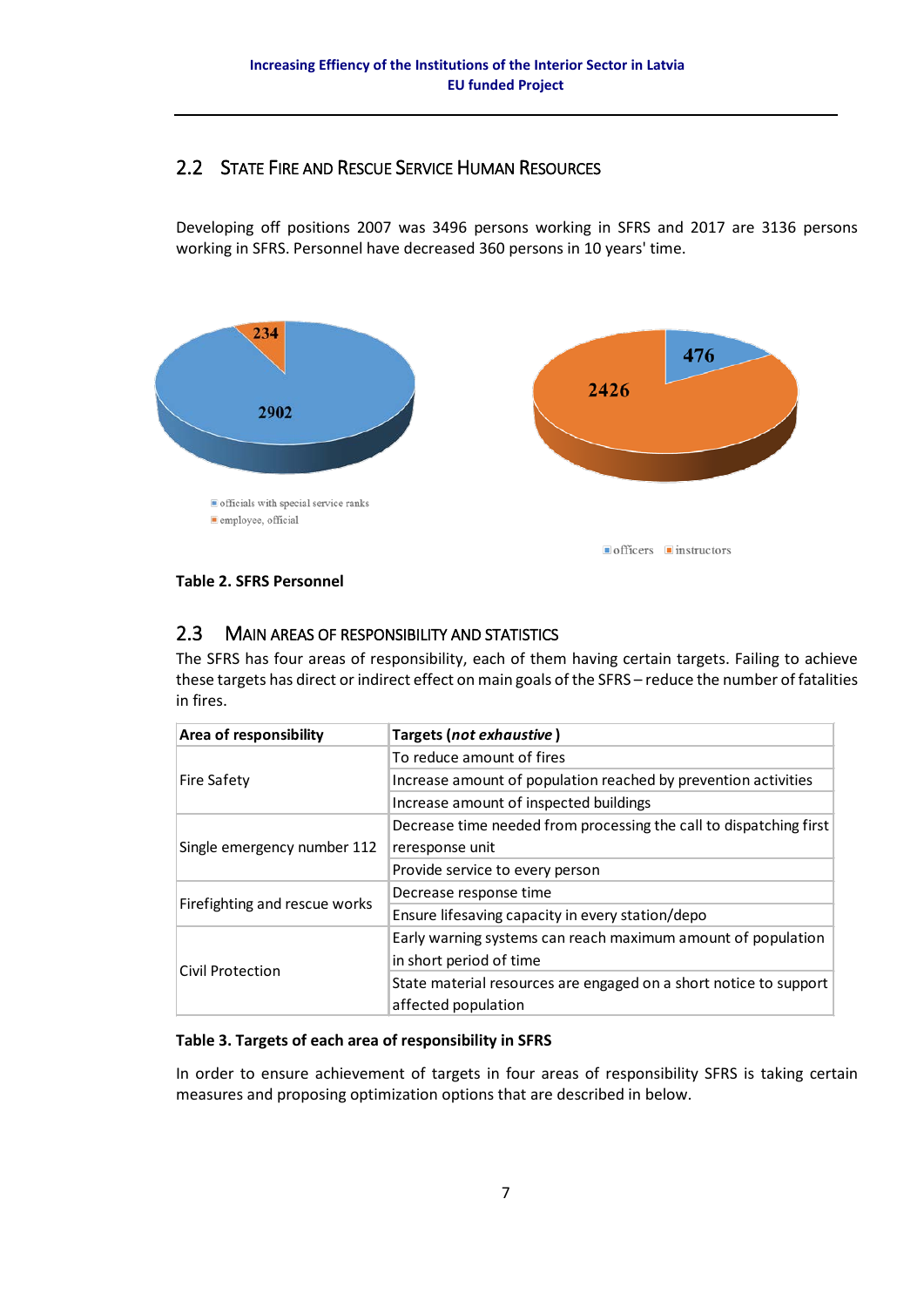## <span id="page-7-0"></span>2.3.1 FIRE SAFETY

To reduce fires SFRS should focus on fire safety inspections in residential sector, because most of the fires happen in the dwellings. Now SFRS carries out fire safety inspections in dwellings only after receiving complaints or in high-rise buildings with more than  $\sim$ 12 floors according to yearly plans. In addition, SFRS does not inspect new build buildings which are not included in Group III according to General Construction Regulations. This situation leads to problems like possibility that fire unsafe buildings are exploited. Insufficient number of fire safety inspectors that can carry out those additional fire safety inspections deteriorates this situation. Furthermore, each inspection requires a lot of paper work.

| <b>Work indicators</b>                                                                                | 2015 | 2016 | 2017 |
|-------------------------------------------------------------------------------------------------------|------|------|------|
| Performed fire inspections                                                                            | 7769 | 7925 | 9152 |
| Issued Acts of fire inspections                                                                       | 7470 | 7620 | 8803 |
| Issued Conclusions about compliance with fire safety<br>requirements                                  | 1391 | 1422 | 1439 |
| Issued Conclusions about building compliance fire safety<br>requirements (before exploitation)        | 400  | 381  | 367  |
| Drawed Notices about buildings or equipment's exploitation<br>stopping                                | 45   | 34   | 46   |
| Drawed<br>buildings<br>equipment's<br><b>Decisions</b><br>about<br><b>or</b><br>exploitation stopping | 43   | 43   | 70   |

### **Table 4. SFRS Fire Safety work indicators**

Envisaged information systemslike "Fire Safety and Civil Protection work management and control" and "Self-declaration on compliance with Fire Safety requirements" will support SFRS endeavors to enhance fire safety supervision in the country.

### <span id="page-7-1"></span>2.3.2 EMERGENCY NUMBER 112

Technological advancement can improve the time needed from processing the call to dispatching first response unit and ability to provide service to all population (including people with special needs).

Organizationally and based on experience from other countries establishment of unified 112-call center is being evaluated. In this case, two-level platform will be established, meaning that first level is handling the call, however second level is managing/dispatching resources. This approach may lead to optimization of amount of call centers, ensure faster processing of incoming calls and information and faster dispatch of resources.

### <span id="page-7-2"></span>2.3.3 FIREFIGHTING AND RESCUE WORKS

Due to reforms and limited number of firefighters, some of the fire stations and depos have limited lifesaving capacity (LSC) in terms of capability, capacity and delivery.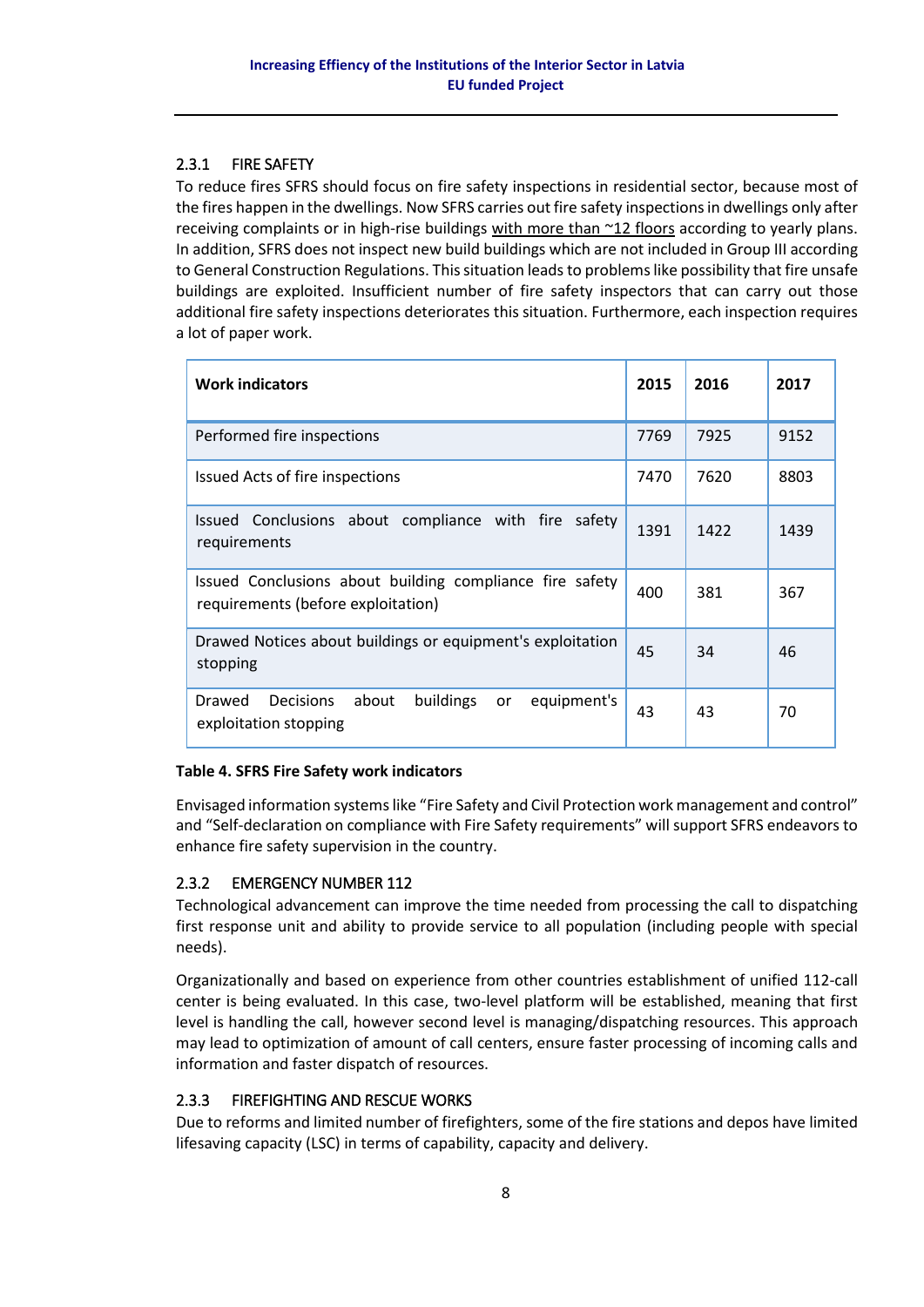**Capability** – an incident needs more skills than can be provided

**Capacity** - an incident needs more resources than available

**Delivery** - an incident needs resources more rapidly than can be deployed.

In order to reach the targets SFRS is continuing construction of new fire station and renovate existing ones. Strategically placed fire stations will ensure accessibility of service in all regions; furthermore appropriate amount of trained firefighters, specialized fire trucks will ensure LSC in every station and depo.

#### <span id="page-8-0"></span>2.3.4 CIVIL PROTECTION

The duty to perform inspections on the compliance with the civil protection requirements at the critical infrastructure objects and objects of increased danger is distributed between civil protection department and fire prevention department. To optimize the process, this particular duty could be done doing the joint inspections (safety checks) jointly between fire prevention department and civil protection department. Officials of civil protection department and fire prevention department could participate in sector oriented inspections.

Officials of Civil protection department and Fire prevention department could participate in sector oriented inspections. Saved time can be invested in disaster management planning activities, such as:

- risk assessment;
- determination of preventive, preparedness, response and consequences management measures;
- identify and plan resources for disaster management;
- develop planning documents, recommendation to governmental, municipal and private sector and public;
- plan and organize disaster management exercises;
- plan measures for international cooperation (procedures to provide and receive international assistance and humanitarian relief)
- implement all measures designated to national civil protection point of contact

State material resources are engaged on a short notice to support affected population. Based on lessons learned from national civil protection exercises "Stormex 2016" and International exercises "LatModex 2016", and ongoing risk assessment and legal changes in Law on State material reserves – procedures and planning of State material reserves should be revised - the availability, quality, quantity, speed of engagement, logistic procedures etc.

Early warning systems can reach maximum amount of population in short period of time. Latvia's early warning system (EWS) is based on different engineering technical solutions to provide targeted and immediate provision of information to population on a disaster or threats of a disaster. Some EWS solutions are based on conventional approach by using sirens with TV, radio and mass media to broadcast warning message and provide required actions to population. The latest survey 5 years ago on efficiency and costs of existing EWS showed that there are certain gaps (e.g. 29 min. required from decision making to broadcasting) to provide information to population by using sirens+mass media. By using this approach, the calculation demonstrated that reachability of population would not exceed 37%. Other approaches (technological and organizational) exist to reach population during disasters or its imminent threat.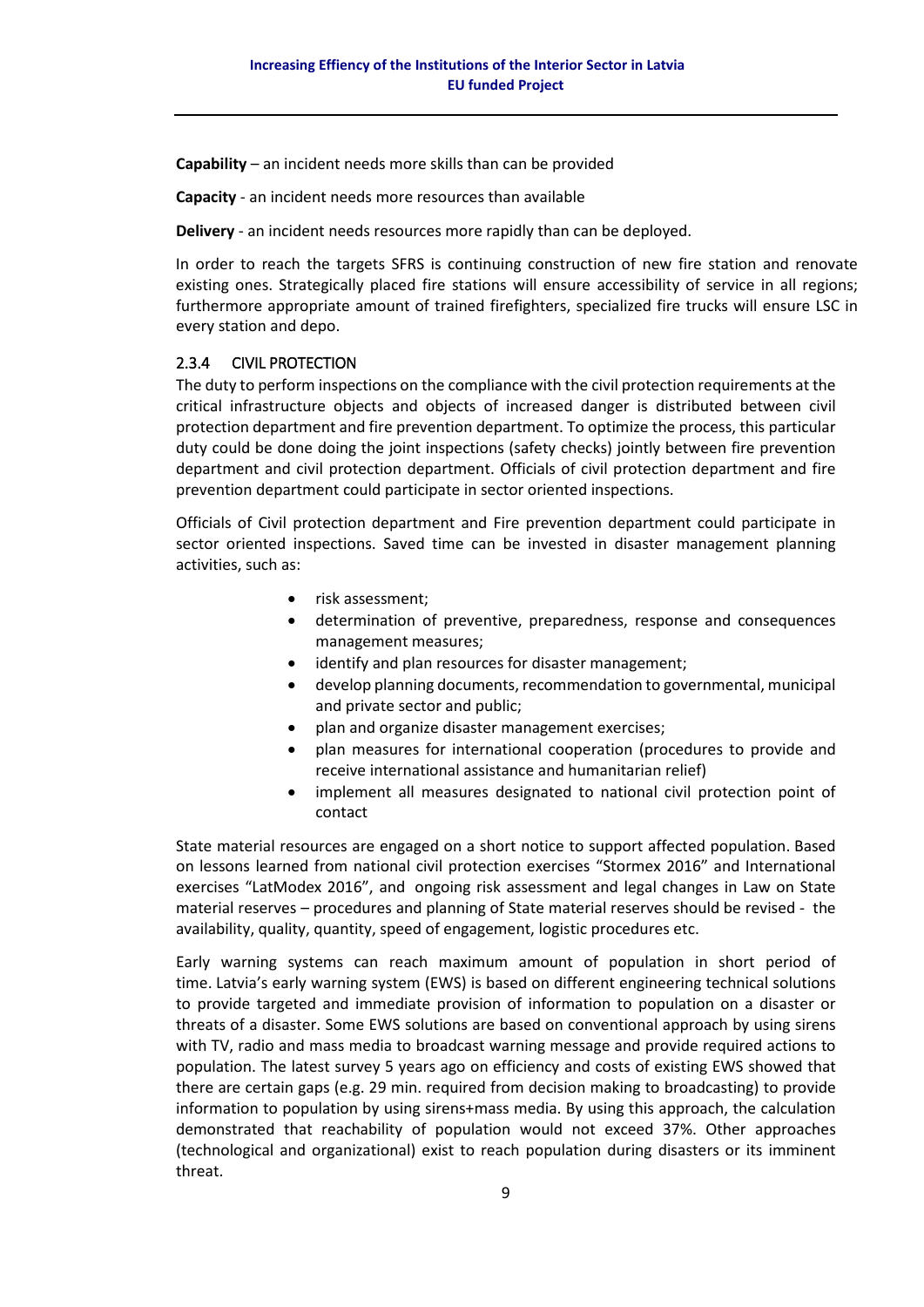## <span id="page-9-0"></span>2.4 BUDGET AND FUNDING OF STATE FIRE AND RESCUE SERVICE OF LATVIA

Board of Planning Finance is responsible for the budget management in the State Fire and Rescue Service of Latvia.

Main functions of the Board of Planning finance are:

- 1. Planning, accounting of financial resources and the monitoring of expenses;
- 2. Ensuring reimbursement costs for employees of the institution and make tax payments in accordance with the procedures prescribed in national legislation;
- 3. Ensuring the accounting process in the institution.

Total expenses of SFRS in budget program

|                                      | Executed<br>budget (2017) | Planned<br>(2018) | Planned<br>(2019) | Planned<br>(2020) |
|--------------------------------------|---------------------------|-------------------|-------------------|-------------------|
| Total, EUR                           | 65 427 621                | 62 144 254        | 50 975 851        | 50 836 336        |
| Salary, EUR                          | 50 129 041                | 47 336 444        | 47 340 808        | 47 340 808        |
| Goods and<br>services, EUR           | 2930300                   | 2931636           | 2 800 425         | 2 800 425         |
| Social<br>benefits, EUR              | 6024                      | 6024              | 6024              | 6024              |
| International<br>cooperation,<br>EUR | 6474                      | 6474              | 6474              | 6474              |





#### European Union funding is 5% of the State's Fire and Rescue Service budget

**Table 6. Total budget of SFRS**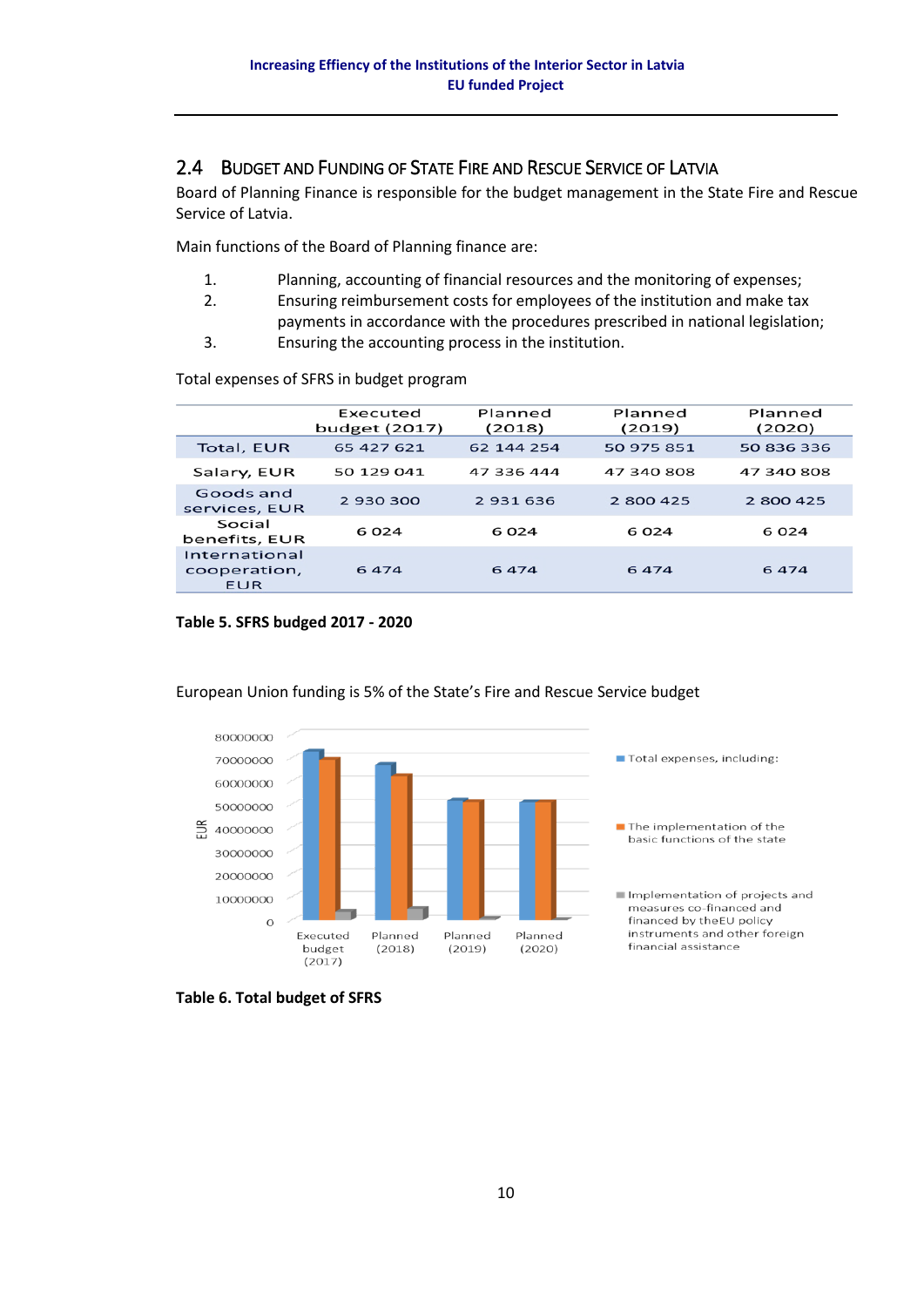## <span id="page-10-0"></span>2.5 KEY FINDINGS IN LATVIA

In the last decade, the SFRS has undergone significant structural reforms to optimize the functioning of the institution, ensuring effective functioning of the system, eliminating overlapping of functions and maximizing use of human and financial resources. Further structural reforms may lead to decrease in effectiveness and quality of services provided by SFRS.

To prevent fires SFRS must focus more awareness rising within the society and inform to prevent fires SFRS must focus more awareness rising within the society and inform them about danger of fires and fire safety requirements. Last year SFRS has reached 9, 65% of total population of Latvia, however this number should be increased up to 15% by 2020. In order to achieve it SFRS can organize social campaigns, populate social media with relevant information and use other alternative kinds of activities.

In order to achieve Fire Safety targets, SFRS is committed to perform constant reassessment of fire safety situation in the country and use risk assessment to tailor prevention activities. In addition, SFRS is improving professional competence of fire safety inspectors and their common understanding of fire safety supervision. Gap with fire inspections in newly build buildings is going to be addressed through the use of Construction information system, which will provide us up to date information about all newly build buildings.

According to existing legal act about national civil protection contact point in order to conduct a permanent and coordinated exchange of information with the EU's ERCC, NATO EADRCC and other international organizations and abroad countries on disasters, threats or crises, SFRS is responsible for ensuring activity of national civil protection contact point 24/7. To implement these measures additional resources (financial, human and technical) shall be necessary.

It is obvious that human resources are vital for effective and sustainable functioning of SFRS. Most of the challenges described in previous chapters can be addressed by increase in human resources in SFRS; however **precise number of additional human resources could be determined only by thorough sustainability analysis of SFRS**. Execution of all functions of the institution is closely interrelated. Stopping or reducing any function may adversely affect the performance of other functions and endangers public safety.

It is clear that none of the functions can be outsourced to private entity, because the business aim is to maximize profits from its activities, while the SFRS operation is not profit-driven. The operation of the institution (providing assistance) does not depend on the solvency of the client (the recipient of the service). Operational readiness of the SFRS is based on system objects (fire stations with relevant technical equipment) that are places around the country, including less populated areas where number of accidents is limited. Business oriented model will not be able to get profit from operations in these less populated areas.

## <span id="page-10-1"></span>3 ESTONIAN EXPERIENCES

The Estonian rescue service has undergone a number of changes over the past 10 years with the aim of providing the best possible service to society with the available resources and reducing the number of victims of accidents. In 2006, the number of fire-related fatalities in Estonia was 164, in 2017 it was 39. It has been the contribution of all the different fields of the Estonian Rescue Board (ERB) and the result of consistent development activities to achieve the common goal – decrease the number of accident victims.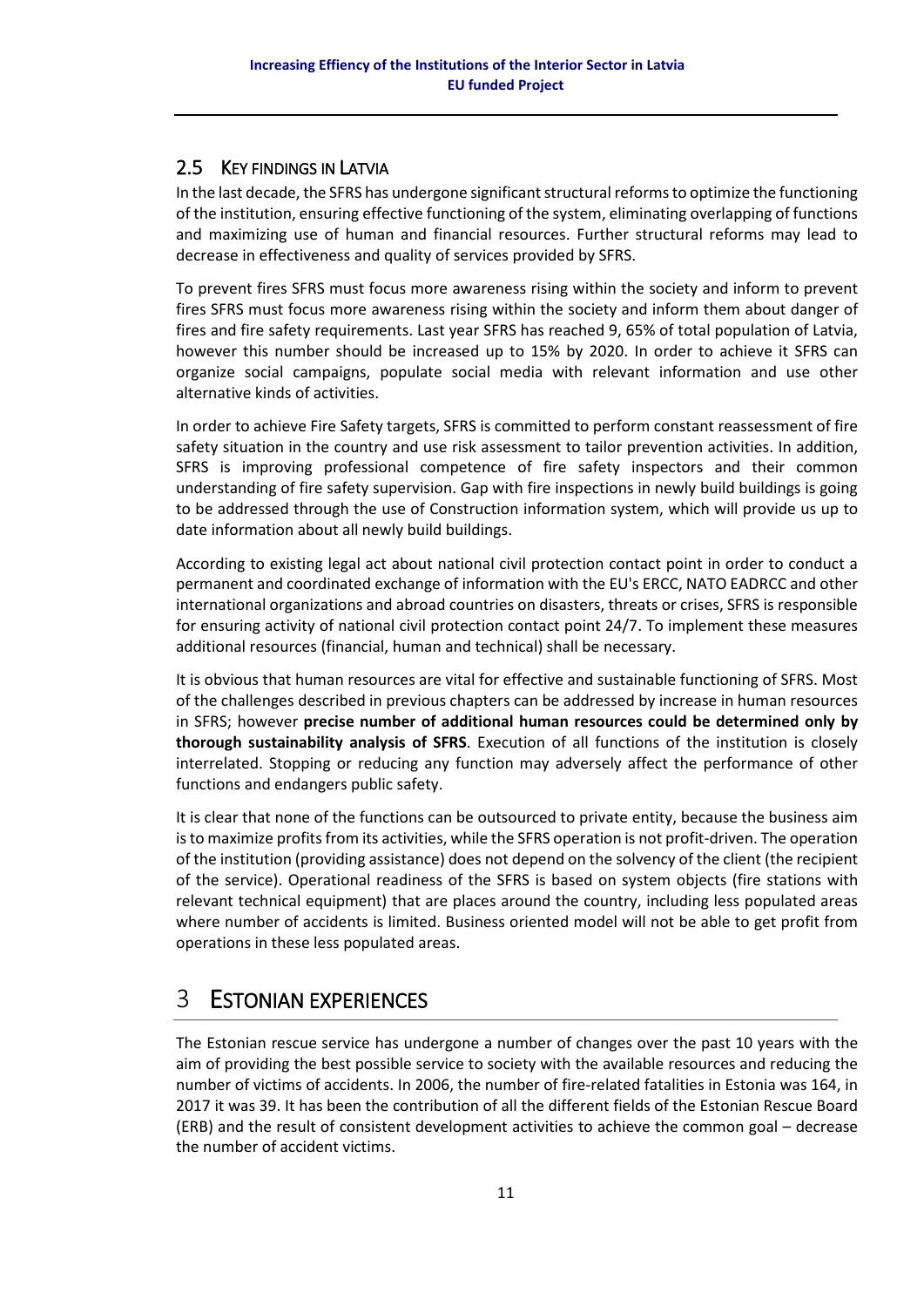Estonia and Latvia are comparable in multiple perspectives and rescue services are similar. However in recent years Estonia has been moving faster and significantly towards the goal.

|                                      | <b>Estonia</b>        | Latvia                     |
|--------------------------------------|-----------------------|----------------------------|
| Area                                 | 45000 km <sup>2</sup> | 64589 km <sup>2</sup>      |
| Population                           | 1 300 000             | 1930000                    |
| Average salary per month             | 1242 euros            | 961 euros                  |
| Average salary of rescuers per month | 881 euros (71% of EST | 1028 euros (107% of LV     |
|                                      | average)              | average)                   |
| Number of rescue stations            | 72 (66 with LSC, team | 92 (approx. 40% teams 1+1) |
|                                      | minimum $1+2$ )       |                            |
| Planned budget 2019                  | 69, 9 milj. euros     | 50, 9 milj. euros          |
| Number of rescue servants (approx.)  | 2200                  | 3100                       |
| Country area per station             | $625$ km <sup>2</sup> | $709$ km <sup>2</sup>      |
| Inhabitants per station              | 18055                 | 21208                      |
| Servants per station                 | 30                    | 34                         |
| Budget per servant                   | 31772 euros           | 16387 euros                |
| Victims of household fires 2017      | 38                    | 80                         |

#### **Table 7. Comparison of countries**

The most important steps that have had the greatest impact on improving the efficiency of the service and which have helped to move strongly towards the goal was presented at the workshopseminar held in Helsinki on 18-19 September 2018, but the key issues from the Estonian experience are described below.

## <span id="page-11-0"></span>3.1 2010 SERVICE-BASED MANAGEMENT WAS IMPLEMENTED AND MEASUREMENT SYSTEM WAS DEVELOPED

- $\checkmark$  The services we provide to society was described in unified basis (what effect we want to create in society)
- $\checkmark$  Defined the target groups (to whom the service is needed)
- $\checkmark$  Service-based planning system was implemented (what kind of services are needed and where)

In the following years, the management model had further developments, including the restructuring of the organization, the improvement of the service performance measurement system and the implementation of the customer feedback system. As a development of the system, in 2019 the Rescue Board will implement the service and activity-based cost and budget management system.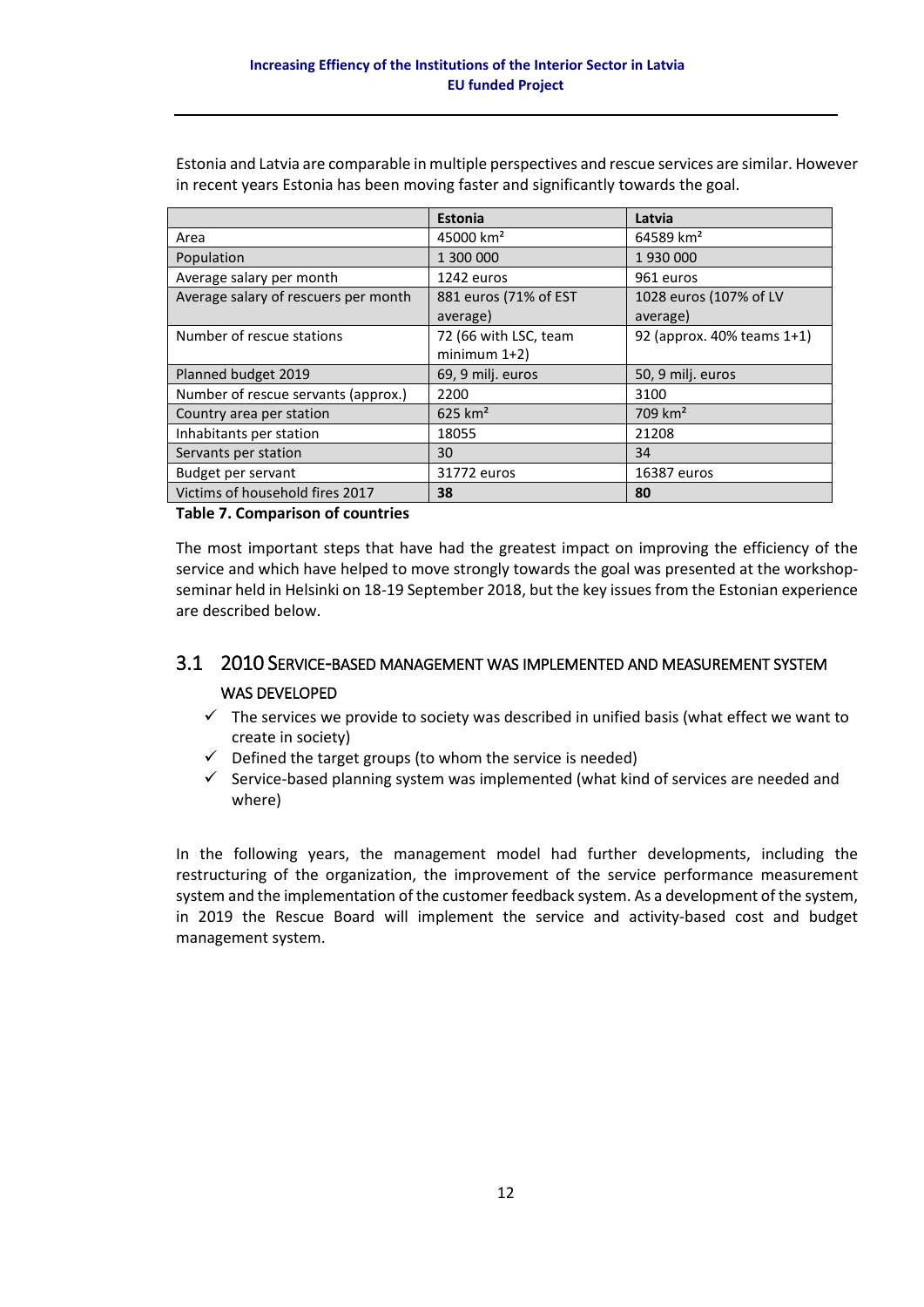<span id="page-12-0"></span>

|  |  | 3.2 2012 REFORM OF RESCUE STATIONS |
|--|--|------------------------------------|
|--|--|------------------------------------|

|              | Problem                                     | Goal         |                                                                                                                                                                                |                                                              | <b>End Result</b>                                                                                                                                                                                                                                                                            |
|--------------|---------------------------------------------|--------------|--------------------------------------------------------------------------------------------------------------------------------------------------------------------------------|--------------------------------------------------------------|----------------------------------------------------------------------------------------------------------------------------------------------------------------------------------------------------------------------------------------------------------------------------------------------|
|              | Big number of rescue<br>stations with no    | $\checkmark$ | To increase the number of<br>rescue stations with 24/7 LSC                                                                                                                     | ✓                                                            | Decrease from 81 to 72 rescue<br>stations                                                                                                                                                                                                                                                    |
|              | lifesaving capability <sup>1</sup><br>(LSC) | $\checkmark$ | To increase the number of<br>inhabitants receiving LSC within                                                                                                                  | $\checkmark$                                                 | No change in total number of<br>rescuers                                                                                                                                                                                                                                                     |
| $\checkmark$ | Low financing                               |              | $15 \text{ min}^*$<br>To decrease the average<br>response time to the accidents<br>demanding LSC<br>To decrease the number of fire-,<br>water- and traffic accident<br>victims | $\checkmark$<br>$\checkmark$<br>$\checkmark$<br>$\checkmark$ | Number of fire station with LSC<br>increased from 41 to 66<br>15 min range of LSC increased<br>from 86% to 93% (+121 000<br>inhabitants)<br>Dispatch time to accidents<br>demanding LSC decreased from<br>11min to 9min<br>Number of accident victims<br>continued to decrease<br>remarkably |

*Lessons learned: Most important is the communication about the outcome for a society - what will change for the customers.*

## <span id="page-12-1"></span>3.3 2014 THE STRATEGY OF THE RESCUE BOARD

During the years 2013-2014 the analysis of the current situation were carried out in the all areas of Rescue Board, which were the base for the Strategy of the Rescue Board. Analyses described the current situation – what services provided with what resources, what is the quality of services and what is the ambition or possible future of the services (possible choices: hold, reduce or develop the level of services).

Strategy was composed for the years  $2015-2025^2$  $2015-2025^2$  and have a content of ERB mission, vision and lines for action in every area.



 $<sup>1</sup>$  Based on the researches the first 10 minutes are crucial in the context of saving lives from the burning house and the minimum</sup> need of staff for a safe and efficient smoke diving is 3 persons.

<span id="page-12-3"></span><span id="page-12-2"></span><sup>&</sup>lt;sup>2</sup> Can be found[: https://issuu.com/estonianrescueboard/docs/strategy](https://issuu.com/estonianrescueboard/docs/strategy)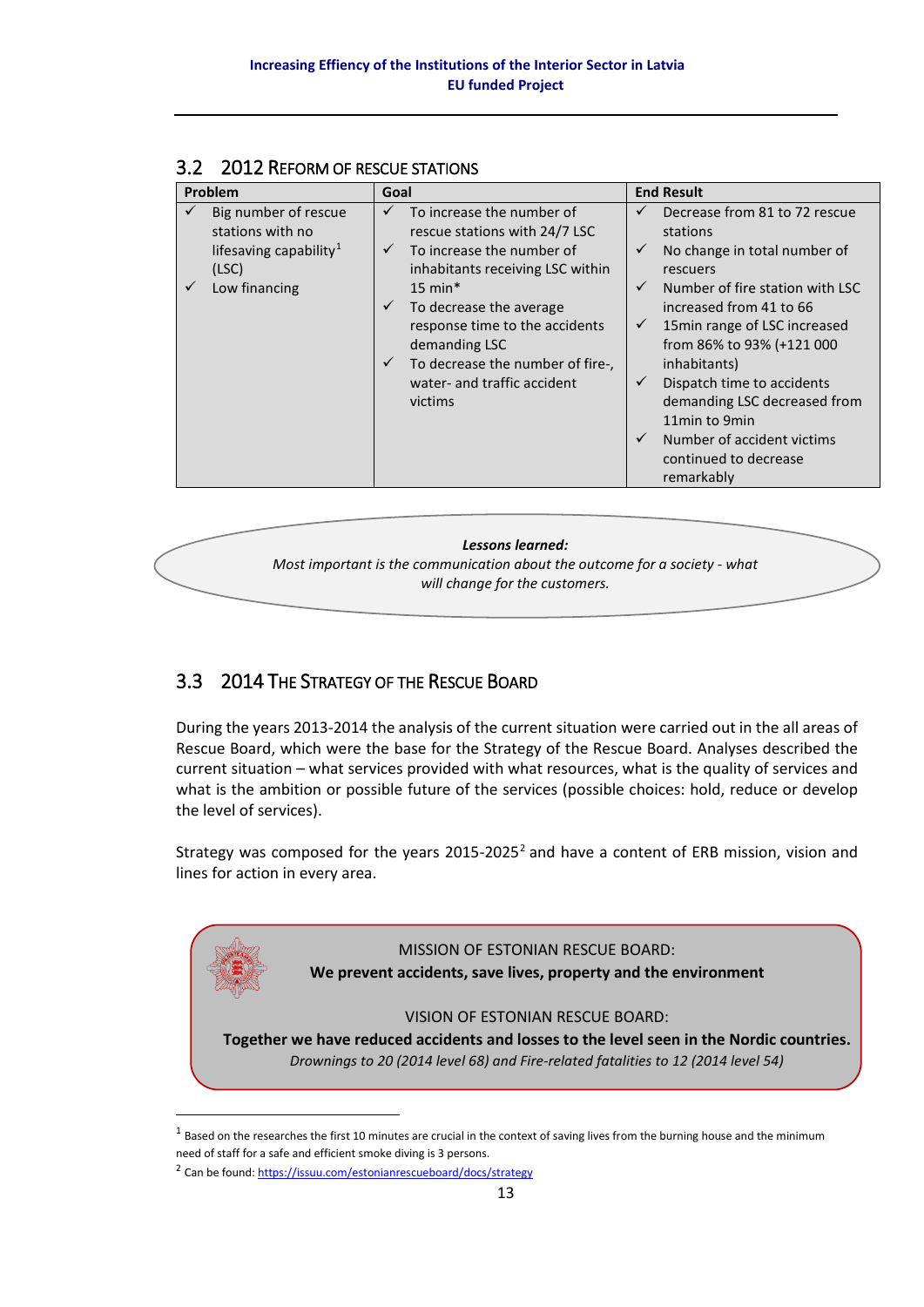## <span id="page-13-0"></span>3.4 2016 FINANCIAL ANALYSIS OF THE SUSTAINABILITY OF THE ERB

The Ministry of Interior and ERB ordered analysis "Impact of Rescue Board Financing on effective rescue capacity, including the sustainability of the organization " with the aim of getting an reliable overview of the current state of funding of the Rescue Board and ERB ability to continue working on existing funding. The goal was also that the work would give guidance for ERB, the Ministry of the Interior, the Government and Parliament to:

- $\checkmark$  make strategic decisions;
- $\checkmark$  improve the use of internal resources;
- $\checkmark$  make proposals for improving financial planning;
- $\checkmark$  find additional sources of funding.

The purpose of ordering the study was also to inform the public and to create preconditions for discussions about the provided rescue services.

Effective rescue capability is related to prevention work and establishment of safety environment for society. Estonian "Internal Security Development Plan 2015-2020" describes the aim of the rescue work field: "Estonian people feelsafe, because of the rescue service and contribution of everyone, the risk of accidents reduced, fast and professional help is provided in a case of accident (including a life-saving capability). The analysis of sustainability implies long-term consideration, even several generations. For the Rescue Board it means the necessary level prevention and effective rescue service today and in the future. The research funded by European Regional Development Fund and from the budget of the Ministry of the Interior and carried out by the expert of the private company "Finantsakadeemia".

The structure of analysis divided to free stages:

- 1) Collecting information, mapping, data setting and creating a comprehensive overview including important background information of ERB (development plans, strategy, resources, structure, financing and costs, rescue events statistics and performance indicators, experience of other countries).
- 2) Analysing. The collected data systematized methodically and analysed (ratios, trends, comparisons) – situation of resources and investment needs, financial model and prognoses, alternatives for financing and financial planning described. The purpose of the stage was to provide a basis for further evaluation and recommendation for creating policy, including:
	- $\checkmark$  Evaluation of condition of assets and need for replacement based on the age and left lifetime of assets.
	- $\checkmark$  Financial model interconnected performance indicators and financial information. Financial model created to forecast the budget with nominal values (inflation indexed).
	- $\checkmark$  To find alternatives for financing, international experience was analysed with strengths and weaknesses for every option.
	- $\checkmark$  Forecast model created.
- 3) Conclusions. Based on analyses recommendations and evaluation was given for risks, financial condition and sustainability.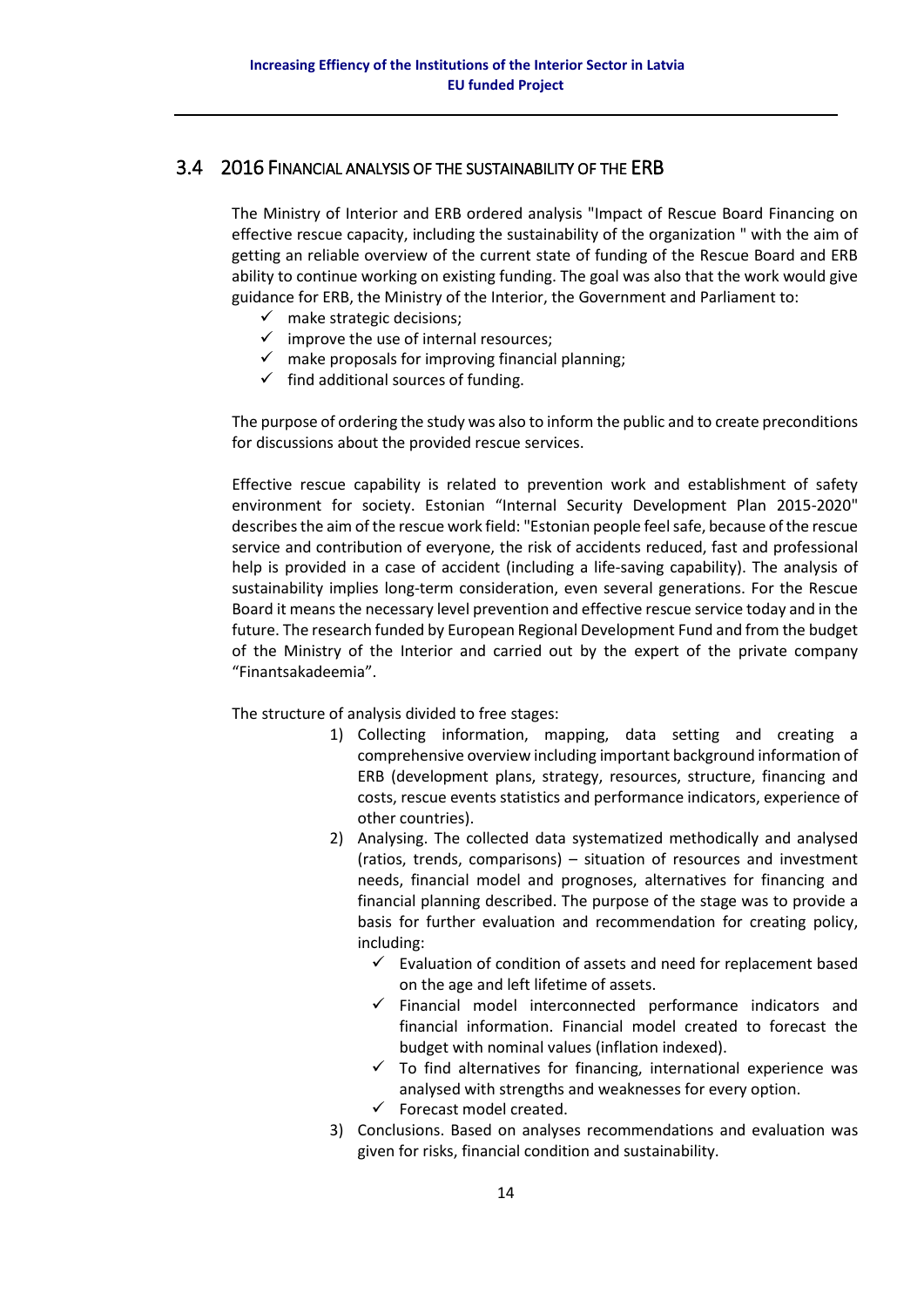|              | Problem                  | Goal |                        |              | <b>End Result</b>                     |
|--------------|--------------------------|------|------------------------|--------------|---------------------------------------|
| ✓            | High staff turnover,     | ✓    | To get independent     | ✓            | Total deficit was 148,7 milj €        |
|              | especially in expert     |      | and reliable overview  |              | up to 2026                            |
|              | positions                |      | of the costs of rescue | $\checkmark$ | 3 different scenarios was             |
| $\checkmark$ | Deficit in labour        |      | services up to 2026    |              | provided:                             |
|              | expenses, management     | ✓    | To provide             |              | Moderate cut of services<br>$\Omega$  |
|              | costs, real estate costs |      | alternatives of the    |              | $(-5%)$                               |
|              | and investments.         |      | future Rescue Board    |              | Hard cut of services (-<br>$\circ$    |
| $\checkmark$ | Uncertainty within the   |      | with different         |              | 10%)                                  |
|              | Rescue Board to          |      | scenarios of financing |              | Aggressive cut of services<br>$\circ$ |
|              | describe the exact       |      |                        |              | $(-25%)$                              |
|              | deficit                  |      |                        |              |                                       |

*Lessons learned:*

*For reliable review of the actual situation of financial sustainability, it is essential to have independent internationally recognized company carry out the analyses and whole organization is involved.*

## <span id="page-14-0"></span>3.5 2017 ANALYSED OPTIONS TO ENSURE THE SUSTAINABILITY OF THE RESCUE BOARD

Analysis of financial sustainability gave a clear indicator that ERB is not sustainable and decision about ERB future structure was needed. Any kind of network cut would have had influence to society, which was not desired. Experiences of alternative systems (part-time system, voluntary) in other countries (Denmark, Finland, Germany, United Kingdom, Sweden and Norway) researched. Criteria's for part-time system described and compared with local conditions.

| Problem                                              | Goal                                                                                                                                                                                                                                      | <b>End Result</b>                                                                                                                                                                                                                                                                                                                                                                                                                                                                              |
|------------------------------------------------------|-------------------------------------------------------------------------------------------------------------------------------------------------------------------------------------------------------------------------------------------|------------------------------------------------------------------------------------------------------------------------------------------------------------------------------------------------------------------------------------------------------------------------------------------------------------------------------------------------------------------------------------------------------------------------------------------------------------------------------------------------|
| ✓<br>Decision was<br>needed about the<br>ERB future. | ✓<br>To analyse the<br>influence to society of<br>the provided possible<br>scenarios (-5%, -10%, -<br>$25%$ ).<br>$\checkmark$<br>To analyse the<br>suitability of part-time<br>system to Estonian<br>social and demographic<br>situation | Rescue services cut was not the<br>✓<br>option because of the<br>consequences and the influence to<br>society.<br>Part-time system was proven<br>unsuitable for Estonian social and<br>demographic situation<br>(preconditions for implementation<br>did not meet the current situation<br>in Estonia and the result would<br>have been unpredictable)<br>The network of rescue services is<br>optimum today and the salary of<br>the rescuer should be at least<br>average salary of country. |

#### *Lessons learned:*

It is significant to keep ministry involved the most important topics for services t *give the understanding of the rescue work contents and give the hard proof for the budget negotiations in government.*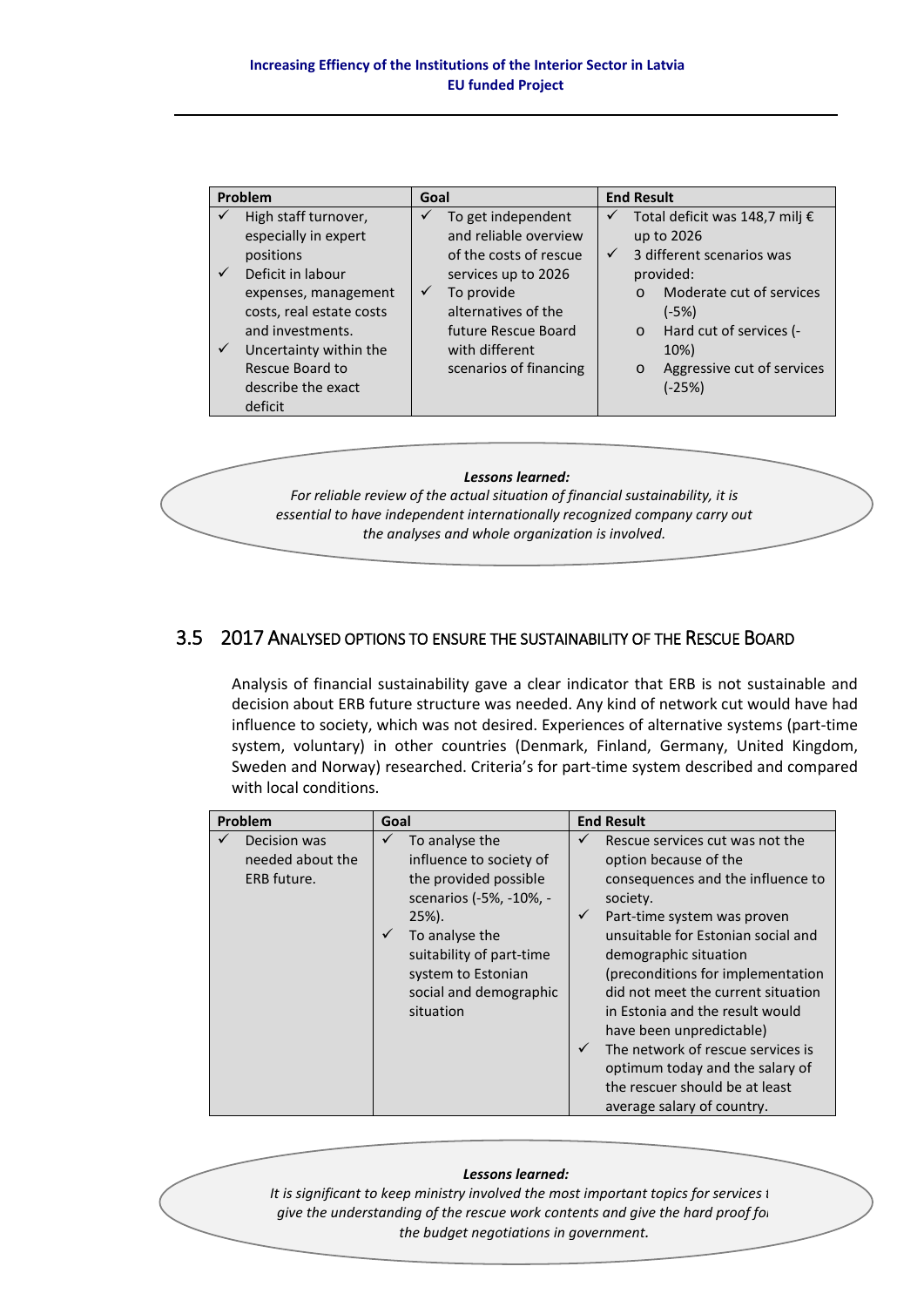## <span id="page-15-0"></span>3.6 KEY FINDINGS IN ESTONIA

Well communicated (inside the organization and outside) and explained overall goal and the measurement system with quality measurements are the main instruments for planning. Service based management gives the clear focus for every department of ERB and good level of analytical capacity gives the strong arguments to allocate the resources.

**The most important basis for further activities is to identify the actual financial situation and sustainability**. **Investment in the analysis of financial sustainability is unavoidable in order to work out effective solutions with long-term perspective and desired impact to society.** 

## <span id="page-15-1"></span>4 FINNISH EXPERIENCES

A safe and resilient Finland – through cooperation – is the rescue services' vision for 2025. The rescue services play a major role in building a safe and resilient Finland. The vision emphasizes cooperation, since no actor can achieve these goals on its own.

Rescue Services Strategy emphasizes the risk-based approach to operations, high preparedness of the rescue services, cooperation, a high standard and uniformity of services, and active development. The risk assessment work of rescue services developed in such a manner that it produces wide-ranging information needed for the development of civil emergency preparedness, which is also required for the needs of partners. The rescue services also support other actors in preparedness duties other than accident prevention by their expertise and services related to the operating environment, preparedness and risk management. The Rescue services have the ability to provide and receive assistance in natural or man-made major accidents or disasters.

## <span id="page-15-2"></span>4.1 RISK ANALYSING

In order to develop rescue services and civil emergency preparedness, the rescue services need to have a continuous picture of what are the primary risks threatening the functioning of society. In practice, this means a continuous risk assessment process. It means identifying the risks, assessing how they can managed, and making decisions on how each operator can reduce the probability of the risk, or limit the damage caused, in case the risk materializes.

The rescue services play a key role in risk assessment, because they are always the first ones to be called to the site in the case of an accident. Rescue authorities see accidents on a daily basis and are also capable of making at least preliminary estimates of the probable causes of accidents. One of the important duties of rescue authorities is to highlight the reasons causing accident risks, and to influence and ensure that measures are taken to control these risks. In many cases, the measures are such that they can be taken by the operator, owner or occupant of a property. This often requires that the rescue authority is capable of demonstrating the possibility of the risk, and highlighting simple practical solutions for improving safety.

The purpose of risk analysis is to assess how risks can be managed. Risk analysis is used as a basis for defining the rescue services resources and service capacity, which also depends on each community's and organization's ability to respond to risks.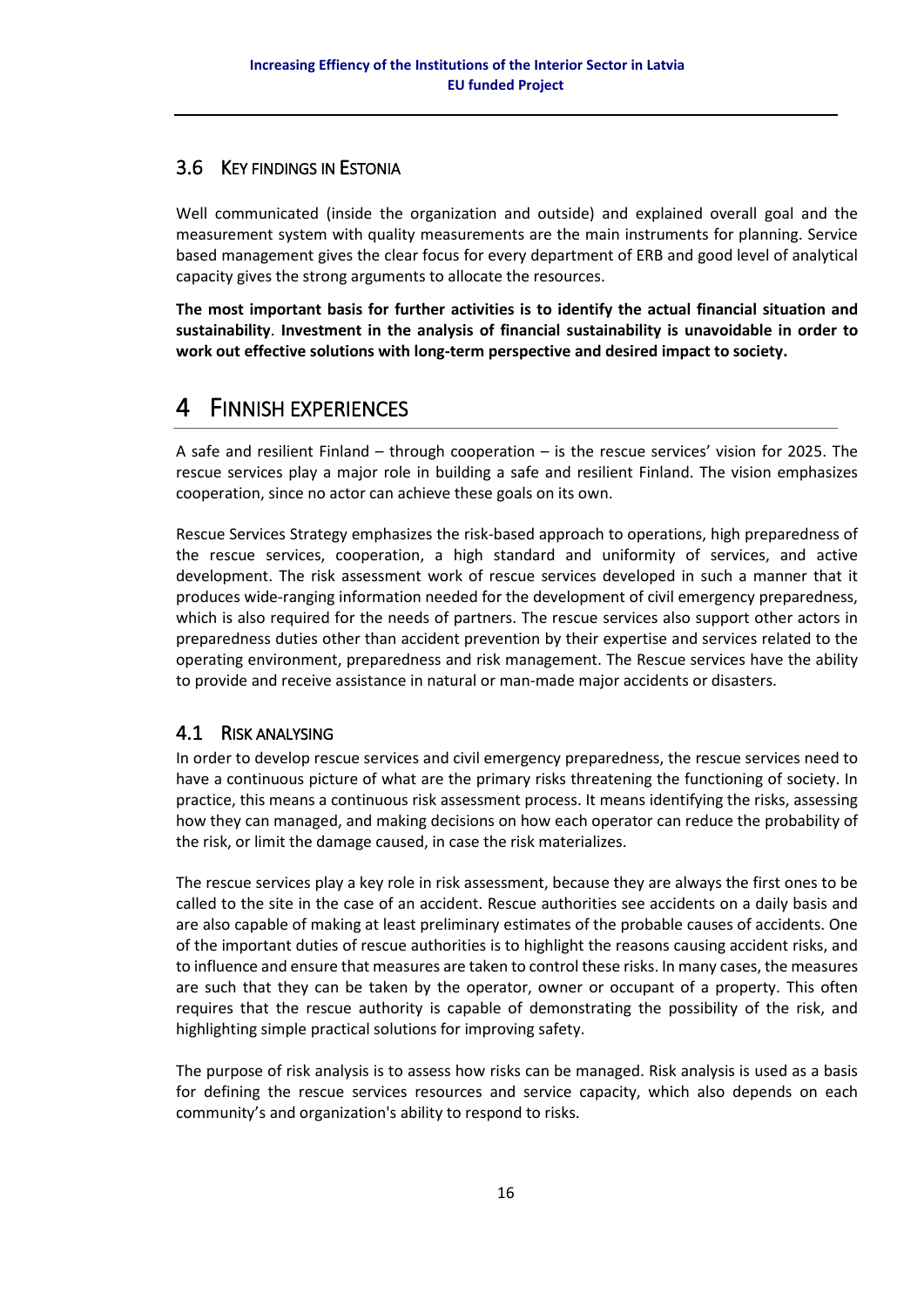In Finland the whole country territory area is divided into risk classes. Risk classes are based on a risk level which is determined by the regression model. Regression model is based on number of inhabitants and building area. Regression model has been calculated according real house fires.



Prognosis is for risk level in a square 1 km x 1 km.

Finnish requirement for total response time

| <b>Risk area</b> | <b>Dispatch</b><br>time (min) | <b>Rescue service</b><br>response time (min) | <b>Total response</b><br>time (min) |
|------------------|-------------------------------|----------------------------------------------|-------------------------------------|
|                  |                               |                                              |                                     |
|                  |                               | 14                                           | 16                                  |
|                  |                               | つつ                                           | 24                                  |
|                  |                               |                                              |                                     |

## <span id="page-16-0"></span>4.2 KEY FINDINGS IN FINLAND

In the rescue services, it is essential that all development based on service demand. This calls for an increasingly efficient and versatile use of resources. The goal is that the services provided by the rescue services would meet the national, regional and local demand, and that the services would be dimensioned according to the known risks.

The better individual people, companies and communities know how to act, the smaller the losses caused by an accident are. The assistance provided by authorities will have a far higher impact if the actors present at the site of the accident can take action to contain the damage on their own, even before the organized assistance reaches the site.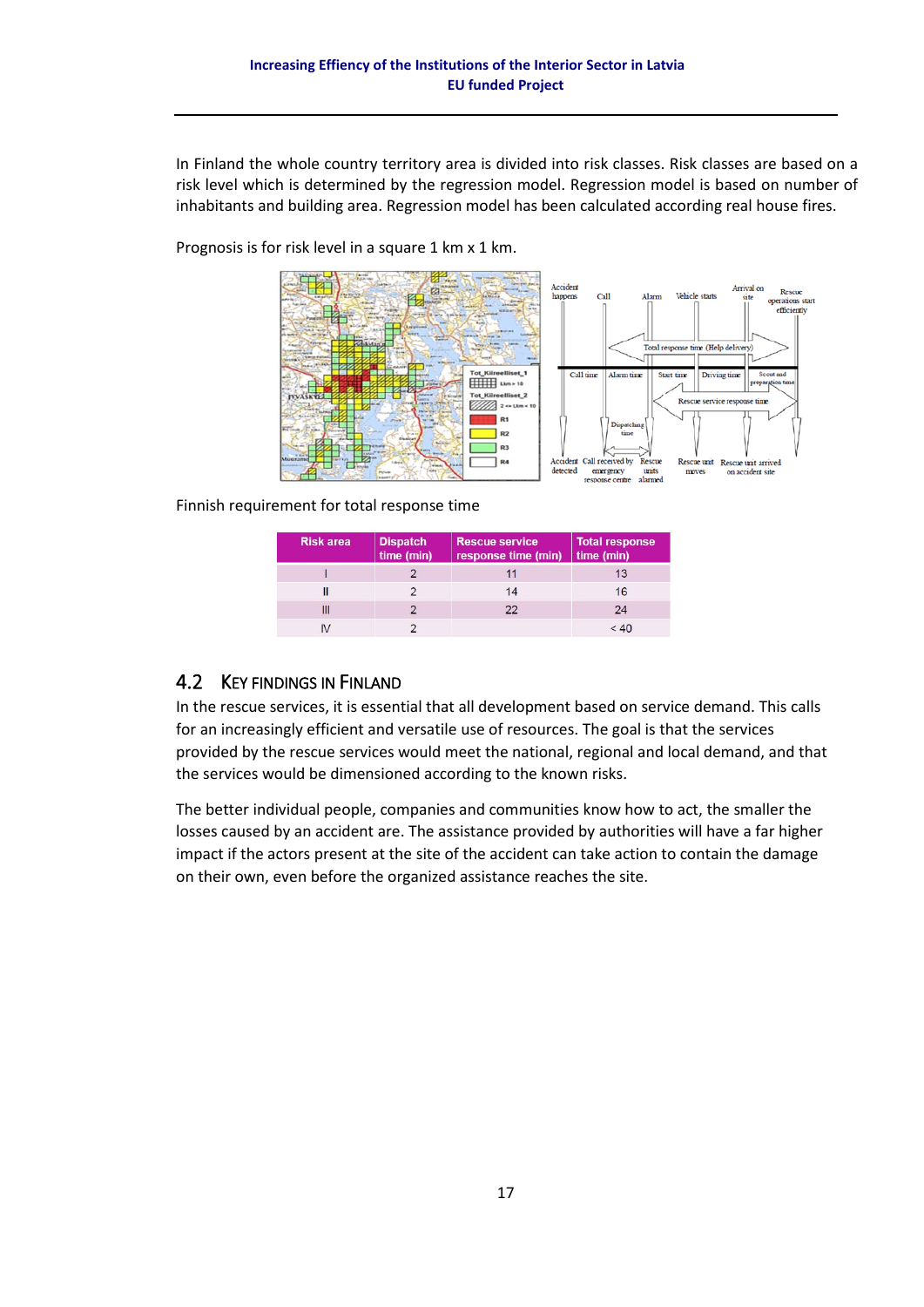## <span id="page-17-0"></span>5 RECOMMENDATIONS

Recommendations based on information collected from the fact-finding mission to Riga and workshop held in Helsinki, comparison of the countries and Estonia's and Finnish experiences. To increase efficiency and effectiveness of the organisation, several preliminary activities needed that provide the basis for systematic planning, resource allocation and performance measurement.

#### **Based on experience the recommendations of further activities are follows:**

- *1)* **Current situation analysis will be done including the following main parts:**
	- *a. Description of the service levels (at what level services provided and with what resources). Description of the services of the rescue service today what already been done.*
	- *b. Description of the risks in external environment (which are the most likely risks and regions of the accidents and the demographic situation).*
	- *c. Financial analysis of sustainability could be beneficial and helpful to develop the effectiveness of SFRS.*
- *2)* **The strategic goal and develop the performance measurement system will be established:**
	- *a. Describe a picture concerning 10-year perspective in society view in Latvia.*
	- *b. Building Indicators for measuring the results and impacts of activity in all SFRS working areas and follow them annually.*
	- *c. Achieving a societal and political agreement (approving the strategy at the highest possible level, for example government).*
	- *d. Plan for communication of the strategy inside and outside of the organisation need to be written and adopted (involvement of partners, as wide involvement as possible to compose the strategy).*

#### **3) Strategic resource and service planning (based on strategic goal from point 2):**

- *a. Description of services and impact assessment and comparison according the strategic goals.*
- *b. Resource planning due to the impact assessment of the service (where the services are needed most, the possible transformation of the rescue stations network to improve the rescue capability, involvement of the IT company for map applications is necessary for planning the service network - distances, population coverage with the service, etc.).*